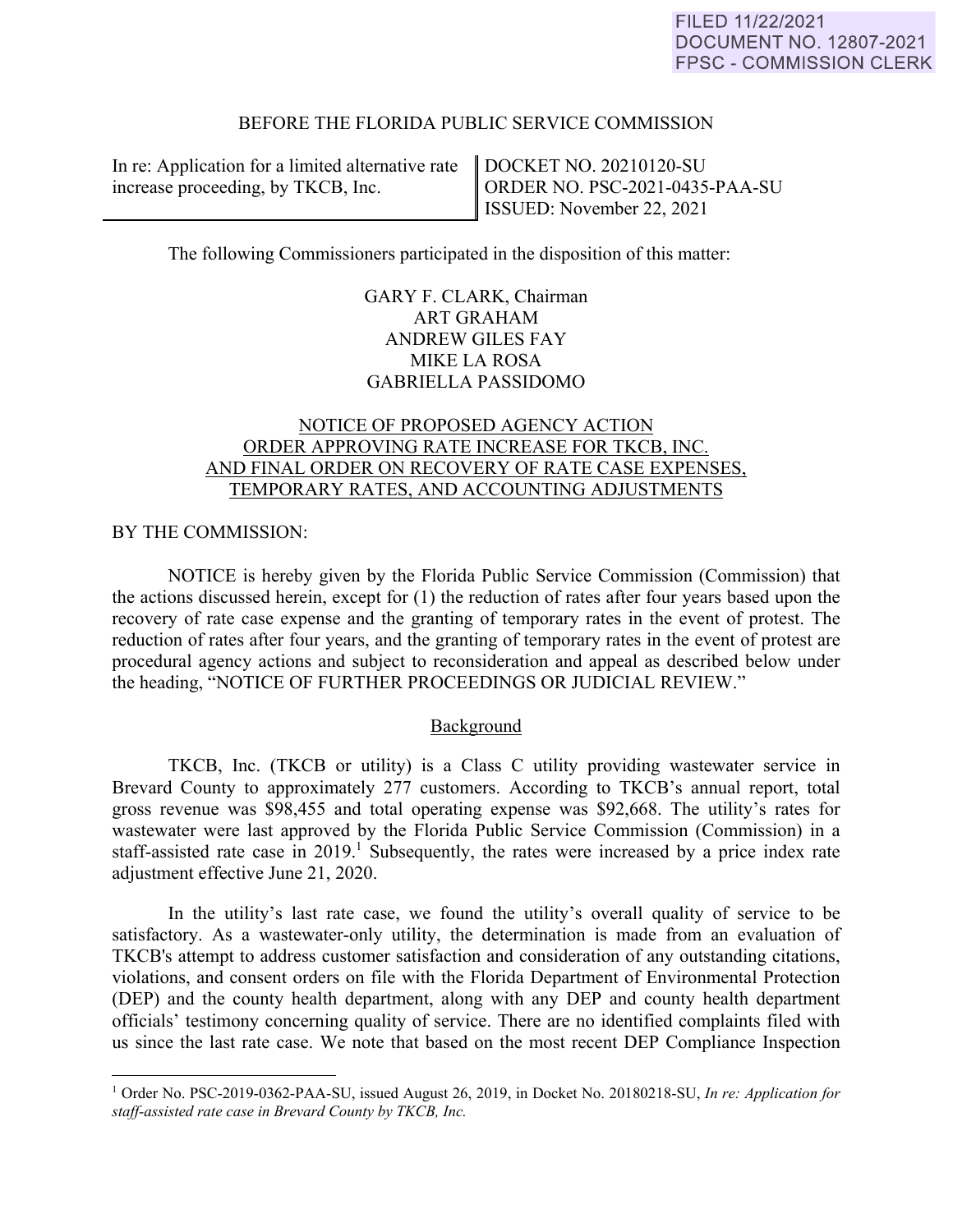Report, conducted on August 14, 2018, the utility was determined to be in compliance with the DEP's rules and regulations after corrective actions were completed on September 12, 2018.

On June 25, 2021, the utility filed an application for a limited alternative rate increase (LARI) pursuant to Rule 25-30.457, Florida Administrative Code (F.A.C.). On July 13, 2021, the utility was notified that it met the initial requirements of Rule 25-30.457, F.A.C. Therefore, pursuant to Rule 25-30.457(4), F.A.C., the official date of filing was established as August 12, 2021, and the 90-day time frame for us to render a decision began on that date. The utility's purpose for filing this request is to recover the increase in costs that has or will occur due to the abrupt change in operator services and recovery of repairs to the wastewater treatment plant. However, on July 21, the utility withdrew its request for recovery of plant adjustments.

We have jurisdiction pursuant to Sections 367.0814(9) and 367.121(1), Florida Statutes (F.S.).

# Decision

Pursuant to Rule 25-30.457, F.A.C., any utility eligible to file for a staff-assisted rate case may petition us for a rate increase of up to 20 percent applied to metered or flat recurring rates as an alternative to a rate case. This Rule was designed to stream-line the rate increase process for qualifying water or wastewater utilities by establishing an abbreviated procedure for a limited rate increase that is less time consuming and thus less costly for us, utilities, and their customers. This Rule is similar to the rules governing price index and pass-through increases, in that neither an engineering review nor a financial audit of the utility's books and records is required.

On June 25, 2021, TKCB notified us of its intent to implement a LARI pursuant to Rule 25-30.457, F.A.C. The utility's application was determined to have met the initial requirements of the rule on August 12, 2021, and that was established to be the official filing date. Commission staff verified that the utility is current on the filing of regulatory assessment fees and annual reports. We determined that TKCB has had rates established within the last seven years, pursuant to Rule 25-30.457(2)(l), F.A.C., and was under earning based on information provided in its 2020 Annual Report.<sup>2</sup> The filing contained additional relevant information in support of the utility's application.

On September 27, 2021, the utility sent to all customers a Notice for the Solicitation of Comments (Notice) that provided a summary of the rate request, the current and proposed rates, detailed instructions on how comments may be filed with us prior to the Commission Conference, and instructions if a customer wished to comment at the Commission Conference. Also, attached to the Notice was a customer comment card that customers could complete and mail us. As of the date and time of this Agenda Conference, no customers have submitted comments.

 2 Order No. PSC-2019-0362-PAA-SU, issued on August 26, 2019, in Docket No. 20180218-SU, *In re: Application for staff-assisted rate case in Brevard County by TKCB, Inc.*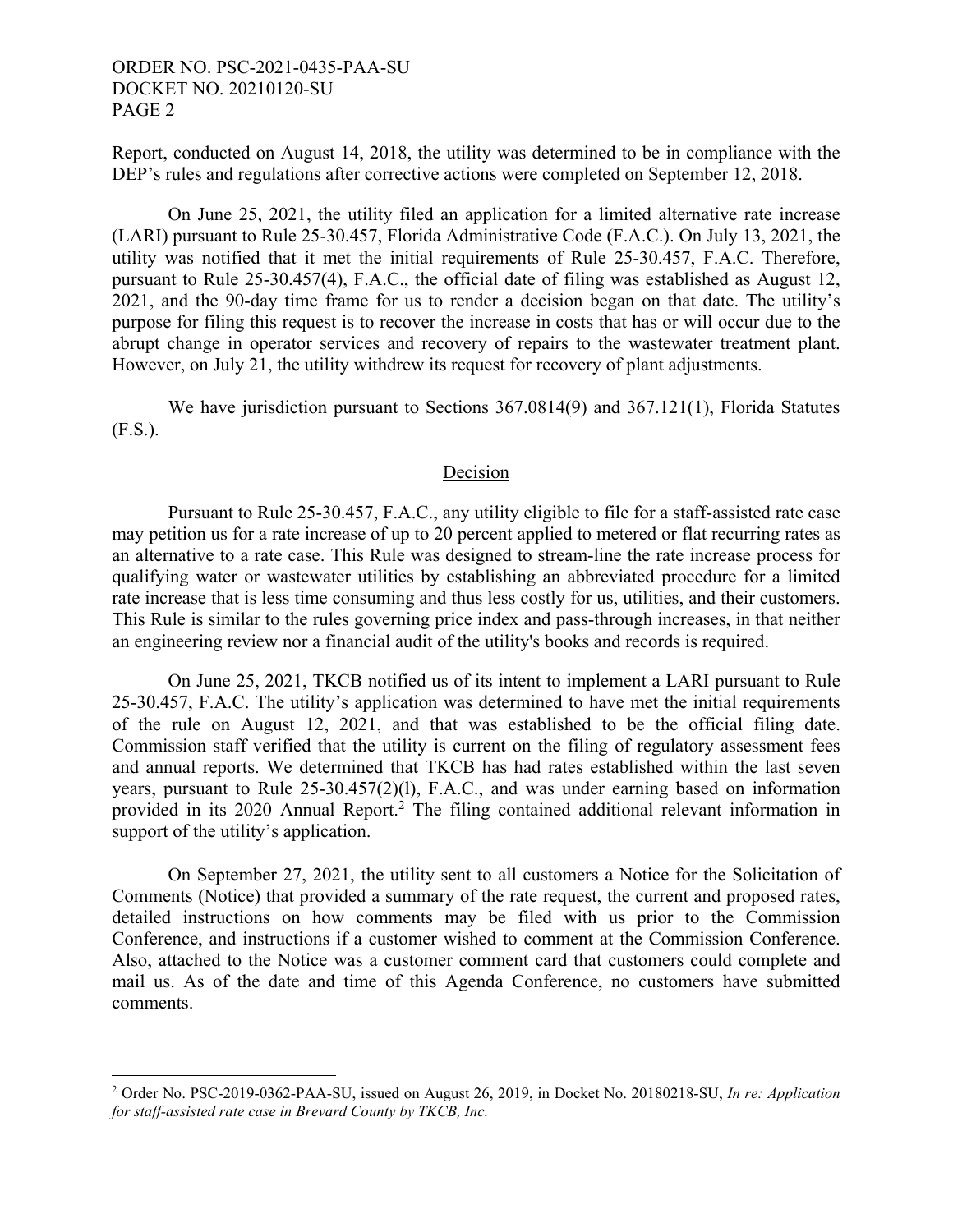### **Utility's Requested Increase**

As part of its filing, the utility requested \$2,245 in plant improvements. We determined the instant LARI docket is not the appropriate rate application to address plant improvements. On July 21, 2021, the utility agreed and opted to forgo the inclusion of the plant adjustments in this proceeding.<sup>3</sup> Therefore, the utility is not seeking recovery associated with the requested plant increase amounts in this docket.

The main driver behind this LARI request is the fact that on February 10, 2021, TKCB's prior plant operator notified the utility that he "would no longer service the WWTP, effective immediately."<sup>4</sup> This required the utility to find a new plant operator in a short period of time. TKCB entered into a contract with the new plant operator, Accurate Utilities, Inc., effective March 1, 2021. Accurate Utilities, Inc. determined that the previous operator had not been maintaining the plant to adequate standards. This determination impacted several operations and maintenance (O&M) expense accounts, both in regards to rectifying previous issues and appropriately servicing the plant going forward.<sup>5</sup>

In its application, the utility requested O&M expense increases totaling \$17,509. Based on the documentation provided by the utility, we find that the requested increases have been supported by the utility and are appropriate. A summary of the increases is provided in the table below.

| миници у от пареняе пісі саяся       |                     |  |  |  |  |
|--------------------------------------|---------------------|--|--|--|--|
|                                      | Commission-Approved |  |  |  |  |
| Account                              | Increase            |  |  |  |  |
| Sludge Removal (711)                 | \$6,500             |  |  |  |  |
| Chemicals (718)                      | 3,922               |  |  |  |  |
| Materials and Supplies (720)         | 2,650               |  |  |  |  |
| Contractual Services – Billing (730) | 202                 |  |  |  |  |
| Contractual Services – Testing (735) | 995                 |  |  |  |  |
| Contractual Services – Other (736)   | <u>3,240</u>        |  |  |  |  |
| Total                                | \$17,509            |  |  |  |  |

**Table 1 Summary of Expense Increases** 

Source: Utility's application, response to data request, and Commission staff's calculations.

In addition to the O&M increase detailed above, the utility also requested rate case expense in its application. The calculated rate case expense is \$5,095 for the instant docket, which amortized over four years is  $$1,274$  ( $$5,095 \div 4$  years) per year.

 $\overline{a}$ 

<sup>3</sup> Document No. 08223-2021, filed on July 22, 2021.

<sup>4</sup> Document No. 08469-2021, filed on July 29, 2021.

 $<sup>5</sup>$  Id.</sup>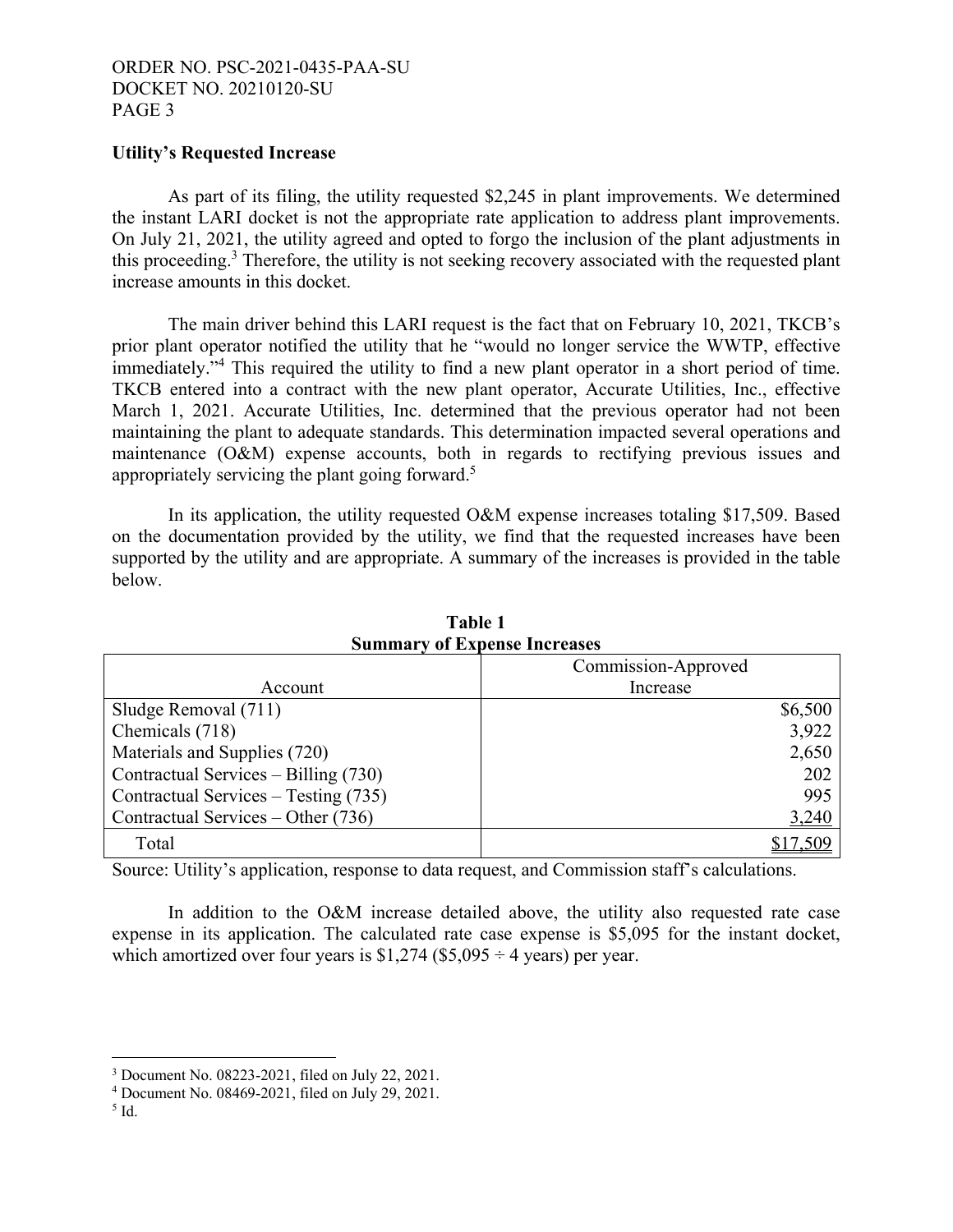The data presented in the application was based on annualized revenues by customer class and meter size for the period ended December 31, 2020, the most recent 12-month period. After conducting a complete review of the record, we find that an increase of \$17,509 to O&M expenses and an allowance for rate case expense of  $$1,274$  totaling  $$18,783$  ( $$17,509 + $1,274$ ) is appropriate. As a result of this increase, there is a corresponding increase to the regulatory assessment fees (RAF) of \$885. As summarized in Table 2, we approve a total increase of \$19,668.

| Summary of Autustments |     |          |            |                      |  |  |  |  |
|------------------------|-----|----------|------------|----------------------|--|--|--|--|
| Increase               |     | Total    | Adjustment | <b>Total Revenue</b> |  |  |  |  |
| to O&M                 | RCE | Increase | For RAFs   | Increase             |  |  |  |  |
| \$17.509               | 274 | \$18,783 | \$885      | \$19,668             |  |  |  |  |

 **Table 2 Summary of Adjustments** 

Source: Commission staff's calculations.

Based on annualized revenues of \$99,605, the increase of \$19,668 represents a 19.75 percent increase, resulting in total annual service revenues of \$119,273, as shown in Table 3.

| .                                   |                 |          |            |  |  |  |  |
|-------------------------------------|-----------------|----------|------------|--|--|--|--|
| <b>Commission-Approved Increase</b> |                 |          |            |  |  |  |  |
| 2020 Annualized                     | Annual          | Revenue  | Percentage |  |  |  |  |
| Revenue                             | Service Revenue | Increase | Increase   |  |  |  |  |
| \$99,605                            | \$119,273       | \$19,668 | 19.75%     |  |  |  |  |

**Table 3** 

Source: Utility's application and Commission staff's calculations.

Pursuant to Rule 25-30.457(7), F.A.C., the utility is required to hold any revenue increase granted subject to refund in accordance with Rule 25-30.360(4), F.A.C.

To ensure overearnings will not occur due to the implementation of these rate increases, Commission staff will conduct an earnings review of the 12-month period following the implementation of the revenue increase. At the end of the 12-month period, the utility has 90 days to complete and file Form PSC 1025 (03/20), entitled "Limited Alternative Rate Increase Earnings Review." In the event a utility needs additional time to complete the form, the utility may request an extension of time supported by a statement of good cause that must be filed with Commission staff within seven days prior to the 90-day deadline. If the earnings review demonstrates that the utility exceeded the range of its last authorized rate of return on equity, such overearnings, up to the amount held subject to refund, with interest, shall be disposed of for the benefit of the customers. If Commission staff determines that the utility did not exceed the range of its last authorized return on equity, the revenue increase will no longer be held subject to refund.

Based on the information provided above, we hereby approve of the utility's application with the modifications discussed above.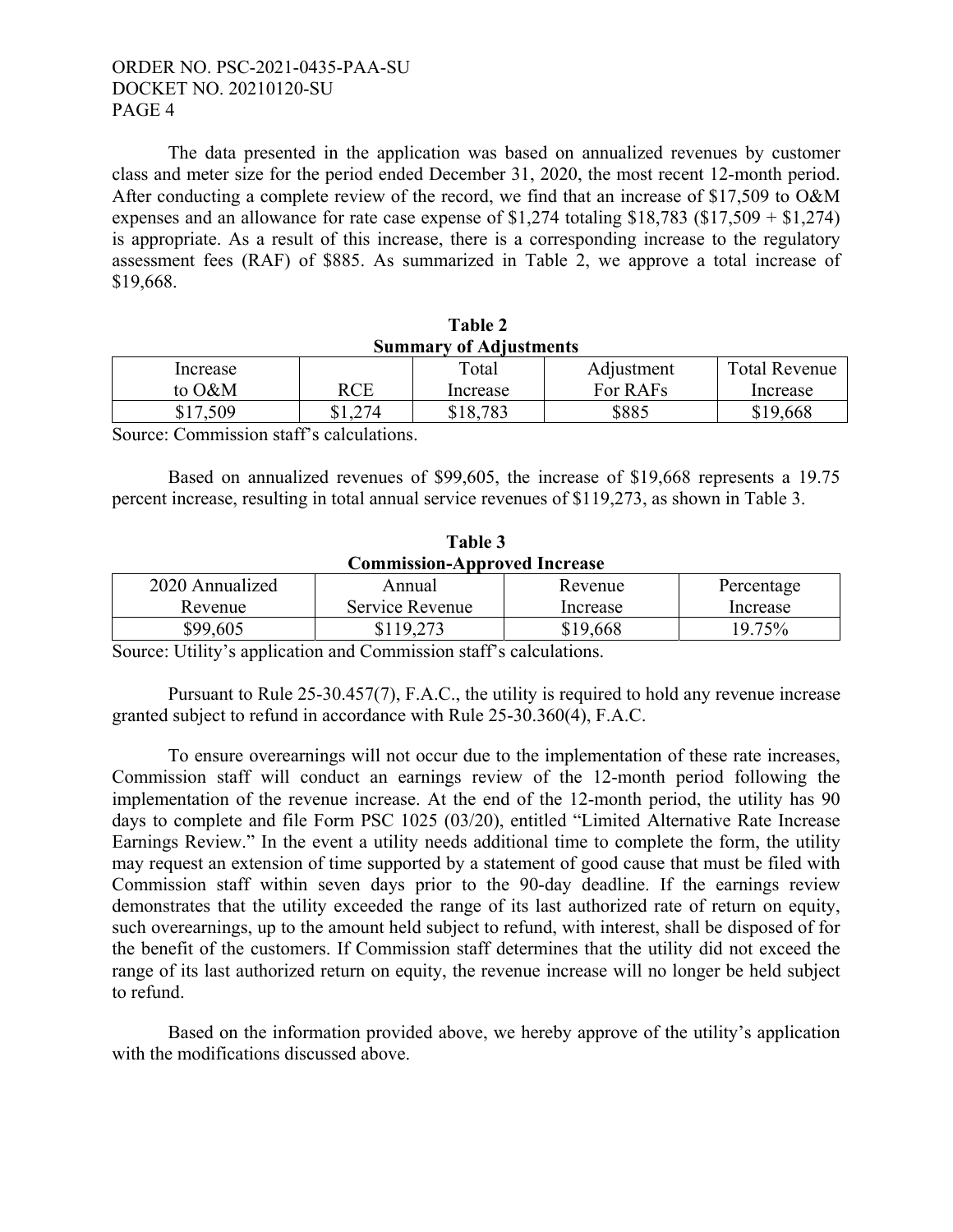### **Monthly Service Rates**

Based on our approval of the utility's LARI, the existing service rates for TKCB shall be increased by 19.75 percent across-the-board to the existing base facility and gallonage charges, in accordance with Rule 25-30.457, F.A.C. The utility's existing wastewater rates and the approved rates are shown on Schedule No. 1 at Attachment A. The utility shall file tariff sheets and a proposed customer notice to reflect the Commission-approved rates. The approved rates shall be effective for service rendered on or after the stamped approval date on the tariff sheets pursuant to Rule 25-30.475(1), F.A.C. In addition, the rates shall not be implemented until the proposed customer notice has been approved. The utility shall provide proof of the date notice was given no less than 10 days after the date of the notice.

### **Rate Case Expense (Procedural Agency Action)**

Section 367.081(8), F.S., requires that the rates be reduced immediately following the expiration of the recovery period by the amount of the rate case expense previously included in rates. These reductions will reflect the removal of revenue associated with the amortization of rate case expense and the gross-up for RAFs. The total reduction for TKCB is \$1,334 (\$1,274  $\div$ .955).

We find that the rates shall be reduced to remove rate case expense grossed-up for RAFs and amortized over a four-year period. The decrease in rates shall become effective immediately following the expiration of the rate case expense recovery period, pursuant to Section 367.081(8), F.S. TKCB shall be required to file revised tariffs and proposed customer notices setting forth the lower rates and the reason for the reductions no later than one month prior to the actual date of the required rate reductions. If the utility files these reductions in conjunction with price index or pass-through rate adjustments, separate data should be filed for the price index and/or pass-through increases or decreases and the reductions in the rates due to the amortized rate case expenses.

# **Temporary Rates that are Subject to Refund (Procedural Agency Action)**

The filing of a timely protest to this increase in rates might delay what may be a justified rate increase resulting in an unrecoverable loss of revenue for the utility. Therefore, pursuant to Rule 25-30.457(9), F.A.C., the utility shall be authorized to implement the rates established in the LARI PAA Order on a temporary basis subject to refund upon filing a SARC application within 21 days from the date the protest is filed. The utility shall also file revised tariff sheets and a proposed customer notice to reflect the Commission-approved rates. The rates shall be effective for service rendered on or after the stamped approval date on the tariff sheet, pursuant to Rule 25-30.475(1), F.A.C. In addition, the temporary rates shall not be implemented until Commission staff has approved the proposed notice, and the notice has been received by the customers. These rates are approved on a temporary basis, and the incremental increase collected by the utility shall be subject to the refund provisions outlined in Rule 25-30.360, F.A.C. Pursuant to Rule 25-30.457(9), F.A.C., if the utility fails to file a SARC application within 21 days in the event there is a protest, the application for a LARI will be deemed withdrawn.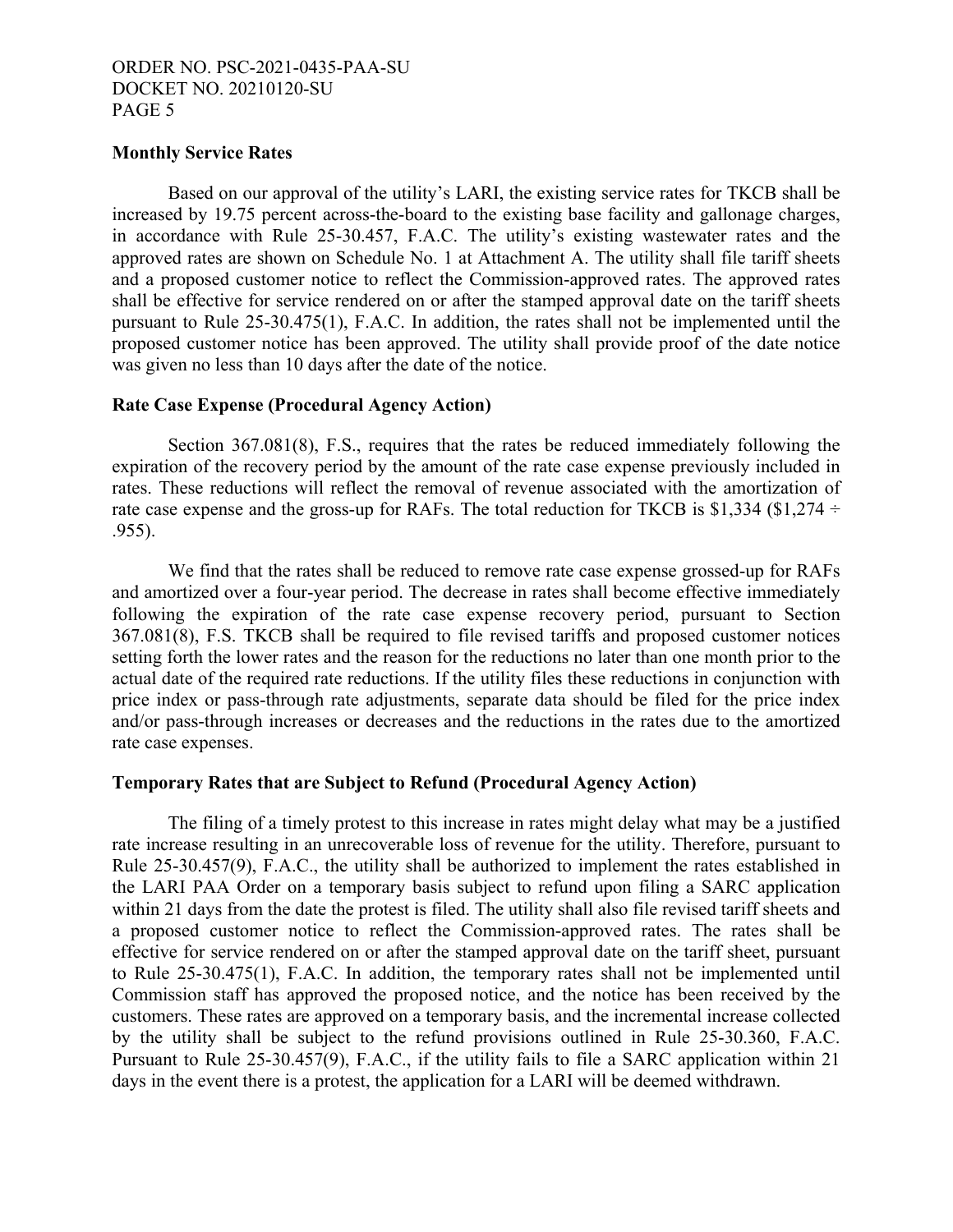Based on the foregoing, it is

 ORDERED by the Florida Public Service Commission that the application for a limited alternative rate increase by TKCB, Inc., is hereby approved, subject to the modifications set out in the body of this Order. It is further

 ORDERED the utility's rates shall be increased by 19.75 percent, which results in an increase in revenues of \$19,668, in accordance with Rule 25-30.457, F.A.C. It is further

ORDERED that pursuant to Rule 25-30.457(7), F.A.C., the utility is required to hold any revenue increase granted subject to refund. To ensure overearnings will not occur due to the implementation of the rate increase, Commission staff will conduct an earnings review of the 12 month period following the implementation of the revenue increase. If overearnings occur, such overearnings, up to the amount held subject to refund, with interest, must be disposed of for the benefit of the customers. If Commission staff determines that the utility did not exceed the range of its last authorized return on equity, the revenue increase will no longer be held subject to refund. It is further

 ORDERED that the existing service rates for TKCB Inc., the utility shall file tariff sheets and a proposed customer notice to reflect the Commission-approved rates. The approved rates shall be effective for service rendered on or after the stamped approval date on the tariff sheets pursuant to Rule 25-30.475(1), F.A.C. In addition, the rates shall not be implemented until Commission staff has approved the proposed customer notice. The utility shall provide proof of the date notice was given no less than 10 days after the date of the notice. It is further

 ORDERED that the rates shall be reduced as shown in Schedule No. 1 (Attachment A), to remove rate case expenses grossed-up for RAFs and amortized over a four-year period. The decrease in rates shall become effective immediately following the expiration of the rate case expense recovery period, pursuant to Section 367.081(8), F.S. TKCB Inc., shall be required to file revised tariffs and proposed customer notices setting forth the lower rates and the reason for the reductions no later than one month prior to the actual date of the required rate reductions. If the utility files this reduction in conjunction with price index or pass-through rate adjustments, separate data shall be filed for the price index and/or pass-through increase or decrease and the reductions in the rates due to the amortized rate case expenses. (*Procedural Agency Action*) It is further

ORDERED that TKCB Inc.'s approved rates are shown on Schedule No. 1. It is further

ORDERED that pursuant to Rule 25-30.457(9), F.A.C., in the event of a protest of the Proposed Agency Action (PAA) Order by a substantially affected person other than the utility, the TKCB Inc. is authorized to implement the rates established in the LARI PAA Order on a temporary basis, subject to refund upon filing a SARC application within 21 days from the date the protest is filed. The utility shall file revised tariff sheets and a proposed customer notice to reflect the Commission-approved rates. The rates shall be effective for service rendered on or after the stamped approval date on the tariff sheet, pursuant to Rule 25-30.475(1), F.A.C. In addition, the temporary rates shall not be implemented until Commission staff has approved the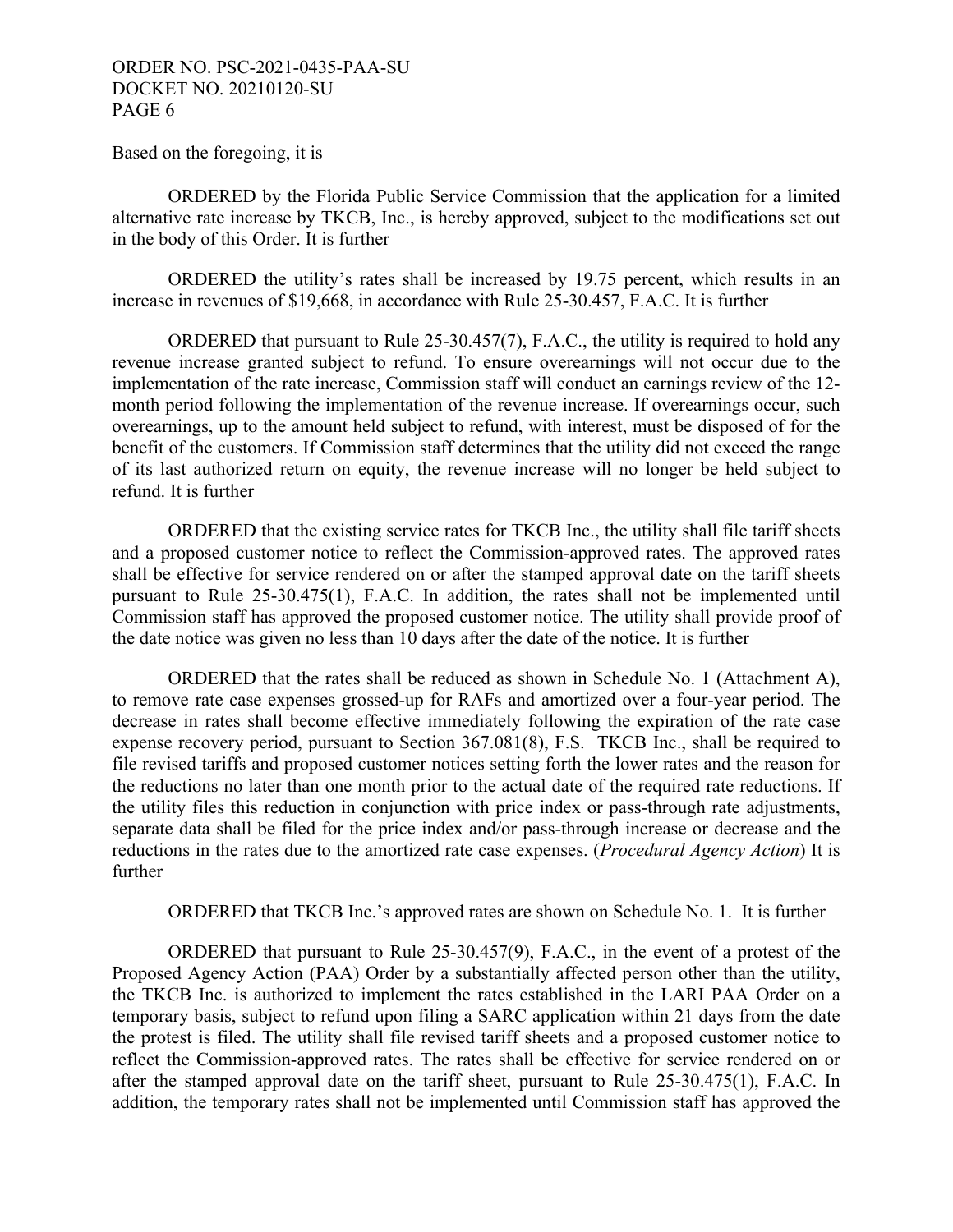proposed notice, and the notice has been received by the customers. The incremental increase collected by the utility will be subject to the refund provisions outlined in Rule 25-30.360, F.A.C. Pursuant to Rule 25- 30.457(9), F.A.C., if the utility fails to file a SARC application within 21 days in the event there is a protest, the application for a LARI will be deemed withdrawn. *(Procedural Agency Action)* It is further

ORDERED that the provisions of this Order, issued as proposed agency action, shall become final and effective upon the issuance of a Consummating Order unless an appropriate petition, in the form provided by Rule 28-106.201, Florida Administrative Code, is received by the Commission Clerk, 2540 Shumard Oak Boulevard, Tallahassee, Florida 32399-0850, by the close of business on the date set forth in the "Notice of Fwther Proceedings" attached hereto. It is further

ORDERED that the remainder of the docket shall remain open for Commission stafrs verification that the revised tariff sheets, which reflect the Commission-approved rates, and customer notice have been filed by the utilities and approved by Commission staff, and so that Commission staff may conduct an earnings review of the utility pursuant to Rule 25-30.457(8), F.A.C. Upon Commission staff's approval of the tariff and completion of the earnings review process as set forth in Rule 25-30.457{8), F.A.C., this docket shall be closed administratively.

By ORDER of the Florida Public Service Commission this 22nd day of November, 2021.

ADAM J/TEITZMAN Commission Clerk Florida Public Service Commission 2540 Shumard Oak Boulevard Tallahassee, Florida 32399 (850) 413-6770 www.floridapsc.com

Copies furnished: A copy of this document is provided to the parties of record at the time of issuance and, if applicable, interested persons.

WLT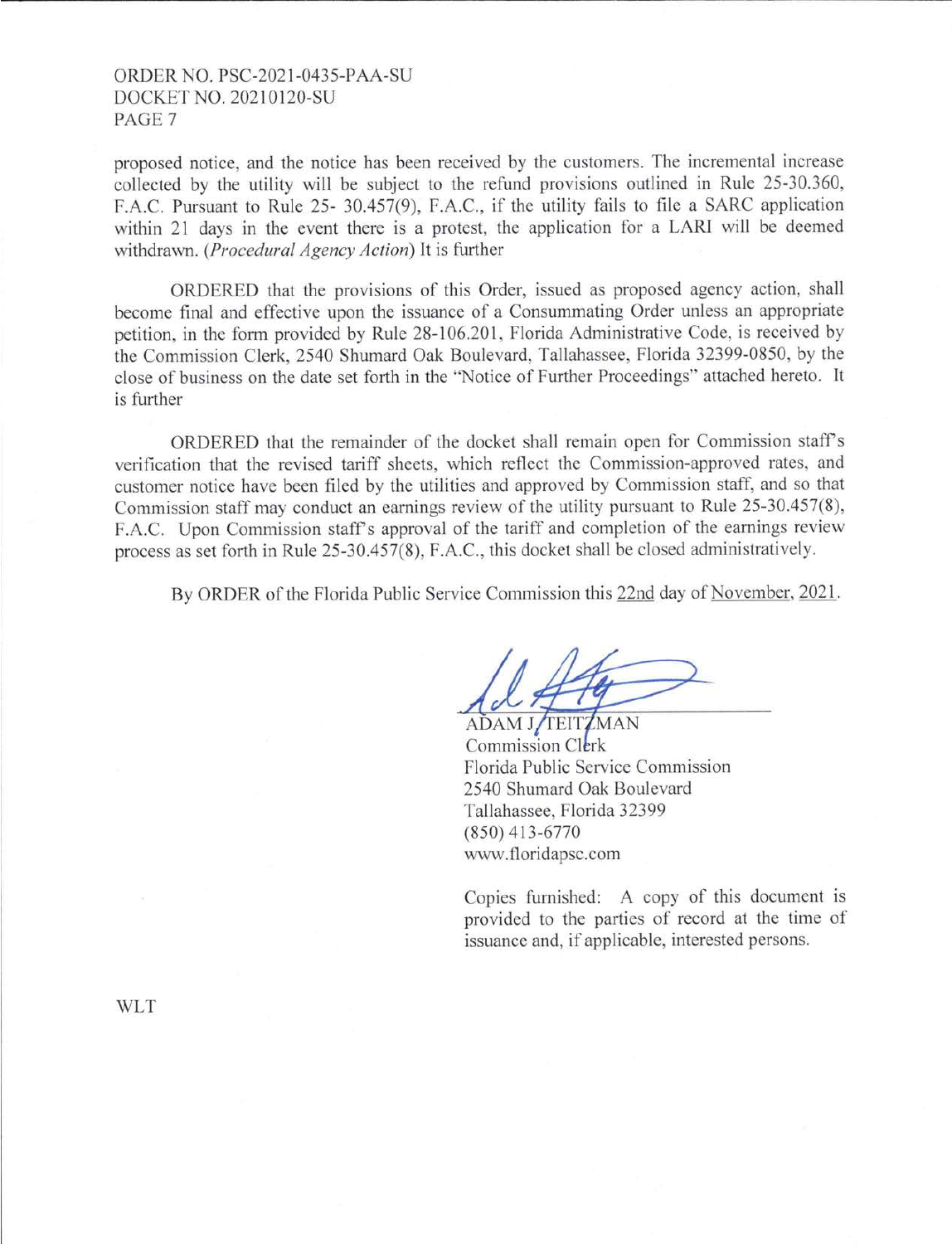#### NOTICE OF FURTHER PROCEEDINGS OR JUDICIAL REVIEW

 The Florida Public Service Commission is required by Section 120.569(1), Florida Statutes, to notify parties of any administrative hearing that is available under Section 120.57, Florida Statutes, as well as the procedures and time limits that apply. This notice should not be construed to mean all requests for an administrative hearing will be granted or result in the relief sought.

 As identified in the body of this order, our actions, except for the granting of temporary rates in the event of a protest, are preliminary in nature. Any person whose substantial interests are affected by the action proposed by this order may file a petition for a formal proceeding, in the form provided by Rule 28-106.201, Florida Administrative Code. This petition must be received by the Office of Commission Clerk, 2540 Shumard Oak Boulevard, Tallahassee, Florida 32399-0850, by the close of business on December 13, 2021. If such a petition is filed, mediation may be available on a case-by-case basis. If mediation is conducted, it does not affect a substantially interested person's right to a hearing. In the absence of such a petition, this order shall become final and effective upon the issuance of a Consummating Order.

 Any objection or protest filed in this docket before the issuance date of this order is considered abandoned unless it satisfies the foregoing conditions and is renewed within the specified protest period.

 Any party adversely affected by the Commission's final action in this matter may request: (1) reconsideration of the decision by filing a motion for reconsideration with the Office of Commission Clerk, within fifteen (15) days of the issuance of this order in the form prescribed by Rule 25-22.060, Florida Administrative Code; or (2) judicial review by the Florida Supreme Court in the case of an electric, gas or telephone utility or the First District Court of Appeal in the case of a water or wastewater utility by filing a notice of appeal with the Office of Commission Clerk and filing a copy of the notice of appeal and the filing fee with the appropriate court. This filing must be completed within thirty (30) days after the issuance of this order, pursuant to Rule 9.110, Florida Rules of Appellate Procedure. The notice of appeal must be in the form specified in Rule 9.900(a), Florida Rules of Appellate Procedure.